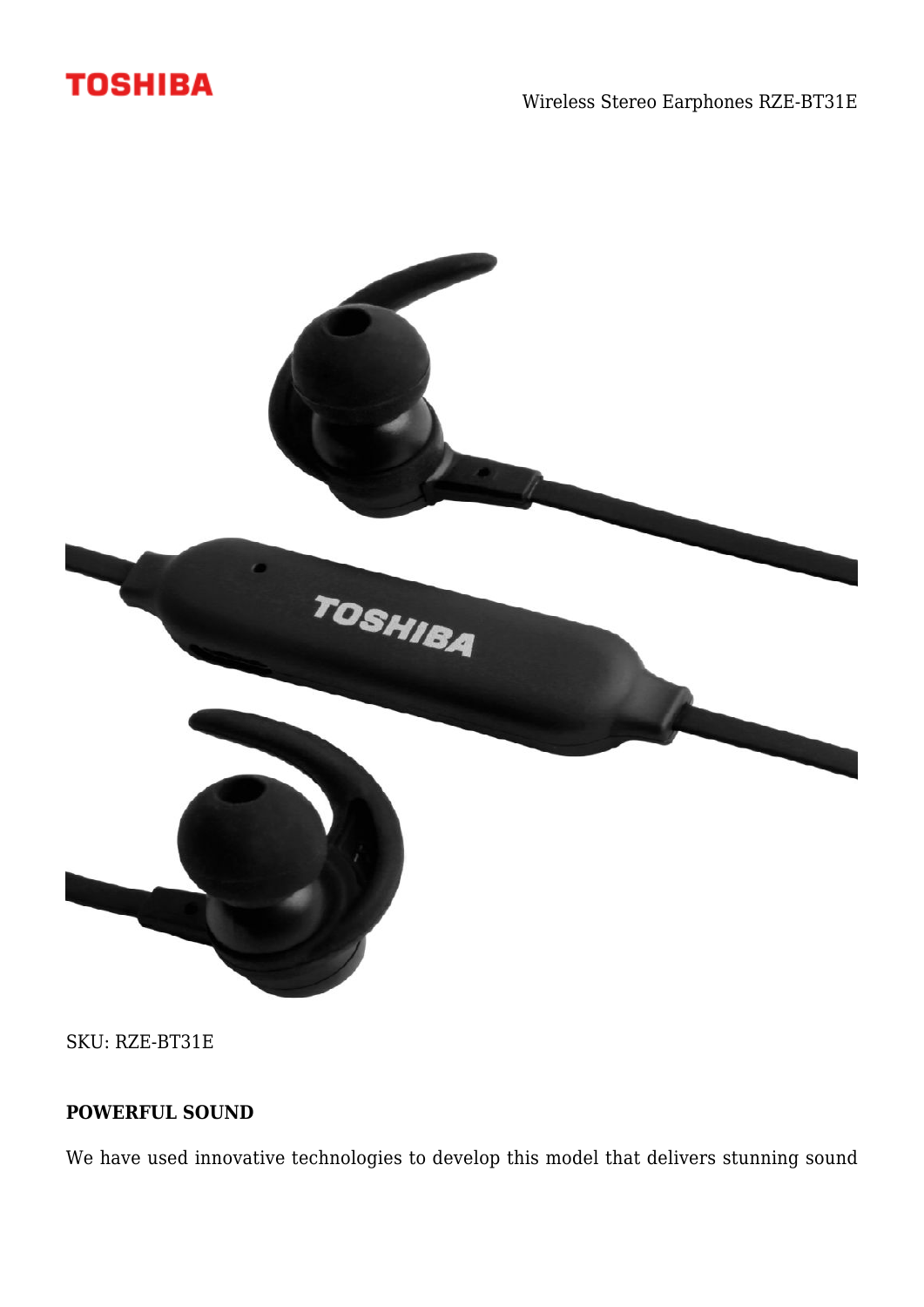

quality. With built-in hands-free microphone, this model offers you powerful and crystal clear sound experience with noise reduction. Come and experience stereo sound with power highs and clear lows.

### **ENCHANTING DESIGN**

It is ergonomically built so as to blend with your ears, offering powerful performance with unmatched comfort during all your activities. Product is made out of flexible and durable material for long lasting service. Available in 4 different colors to suit your persona.

#### **POWER IN FREEDOM**

RZE-BT31E offers you "freedom" to wirelessly pair with 2 Bluetooth devices at the same time. Supports Bluetooth 4.2 and compatible with most devices. Quickly connects to your devices and you can switch easily between devices using multifunction keys and have the freedom to choose what you desire to do, be it taking calls, chatting or sending a text while you listen to your favorite music.

RZE-BT31E offers a better range with stability. It offers robust connections at service distance of 8 m. This offers you the freedom to move around without your call or music dropping off. RZE-BT31E sports a 55mAh rechargeable battery that offers over 4 hours of talking and playback time. Supports direct charging through micro USB cable (included in box).

#### **SPECIFICATIONS**

| <b>Frequency Response</b>       | 20Hz - 20KHz                                       |
|---------------------------------|----------------------------------------------------|
| <b>Talking Time</b>             | Approx. 4H at 50% volume level                     |
| Charging                        | 1-2H, USB DC5V                                     |
| <b>Bluetooth Specifications</b> | Ver.4.2, A2DP, AVRCP, HFP, HSP                     |
| <b>Service Distance</b>         | 8M                                                 |
| Connectable                     | Two Bluetooth Devices at the Same Time             |
| <b>Phone</b>                    | Receiving and Answering the Call                   |
| Weight                          | Approx. 11G                                        |
| <b>Accessories</b>              | Micro USB Cable, Earpiece(S/M/L), Operation manual |